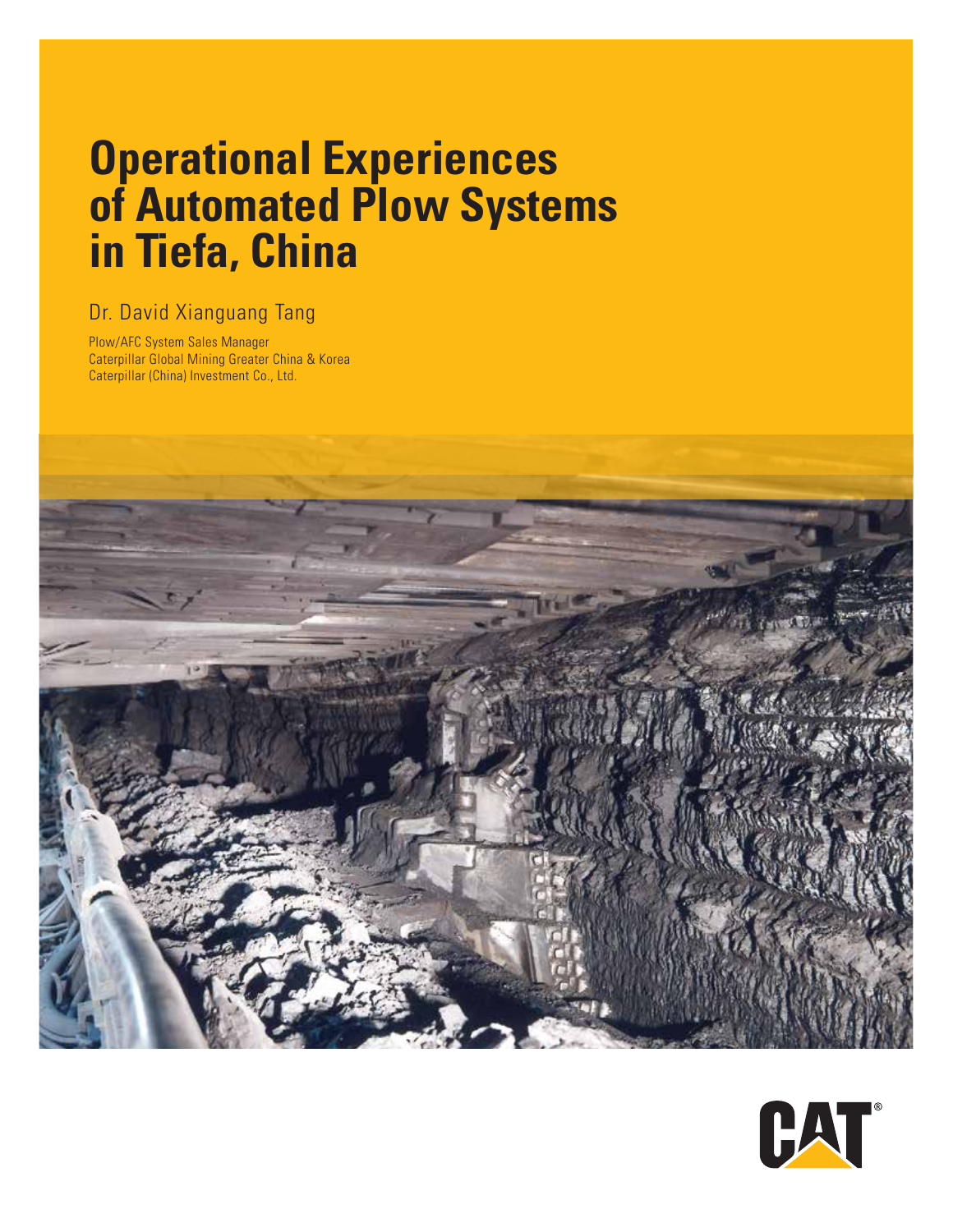# **Table of Contents**

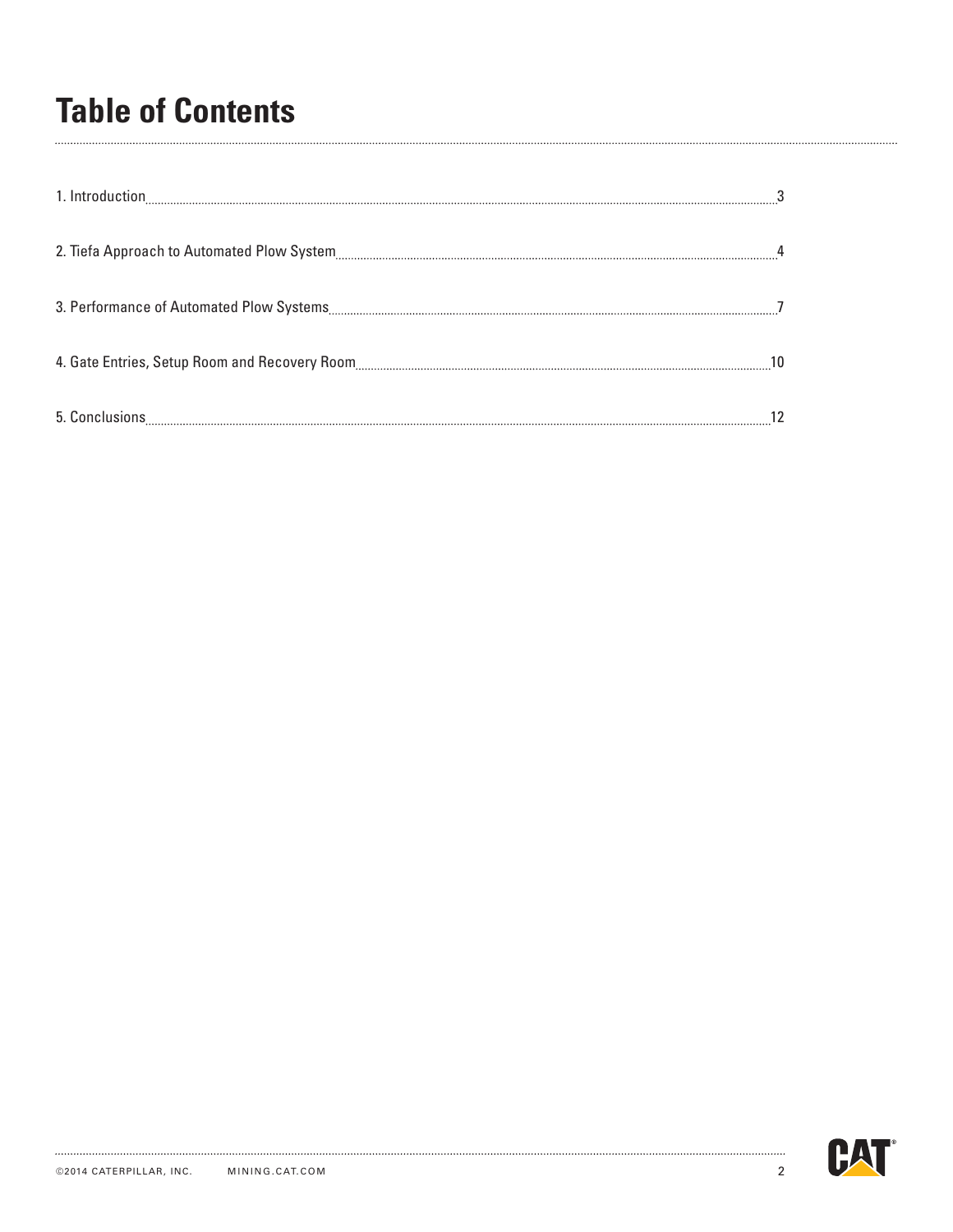# **1. Introduction**

Tiefa Coal Mining (Group) Co., Ltd. is a state-owned coal producing company located at Diaob-ingshan City, Liaoning Province, in the northeast of P. R. China. It has eight mines operating in its three coal fields with a total field area of 618.43 KM<sup>2</sup> and total proven coal reserves of 2.3 billion tons, 26% of which is in low seams. It is expanding its coal production by purchasing coal reserves in Inner Mongolia and establishing a joint-venture mine in Shanxi province, which has high-quality coking coal in low seam reserves. Tiefa has a number of concerns regarding how to handle these low seam reserves. First of all, using traditional mining methods such as drilling and blasting is less productive and less safe. Second, halting production in these low seams would result in the waste of these reserves, because it will be very difficult to recover them in the future if the thick seams beneath them are mined first using the current longwall method—which is not allowed by Chinese central government. Third, the service life of some of its coal mines will be shortened considerably because their thick seam reserves have been mined out. Take the Xioaqing Mine for example: it would be closed very soon if low seam reserves are not mined, and its three thousand employees would lose their jobs.

An automated plow system provided Tiefa with a solution for mining its low seam reserves. In 2000, the first automated plow system was imported from DBT (now a part of Caterpillar) and successfully used at the Xiaoqing Mine. Since then, Tiefa has invested heavily to import five automated plow systems, the fifth of which was delivered in early 2013 and put to work at the joint venture mine at Shanxi province.

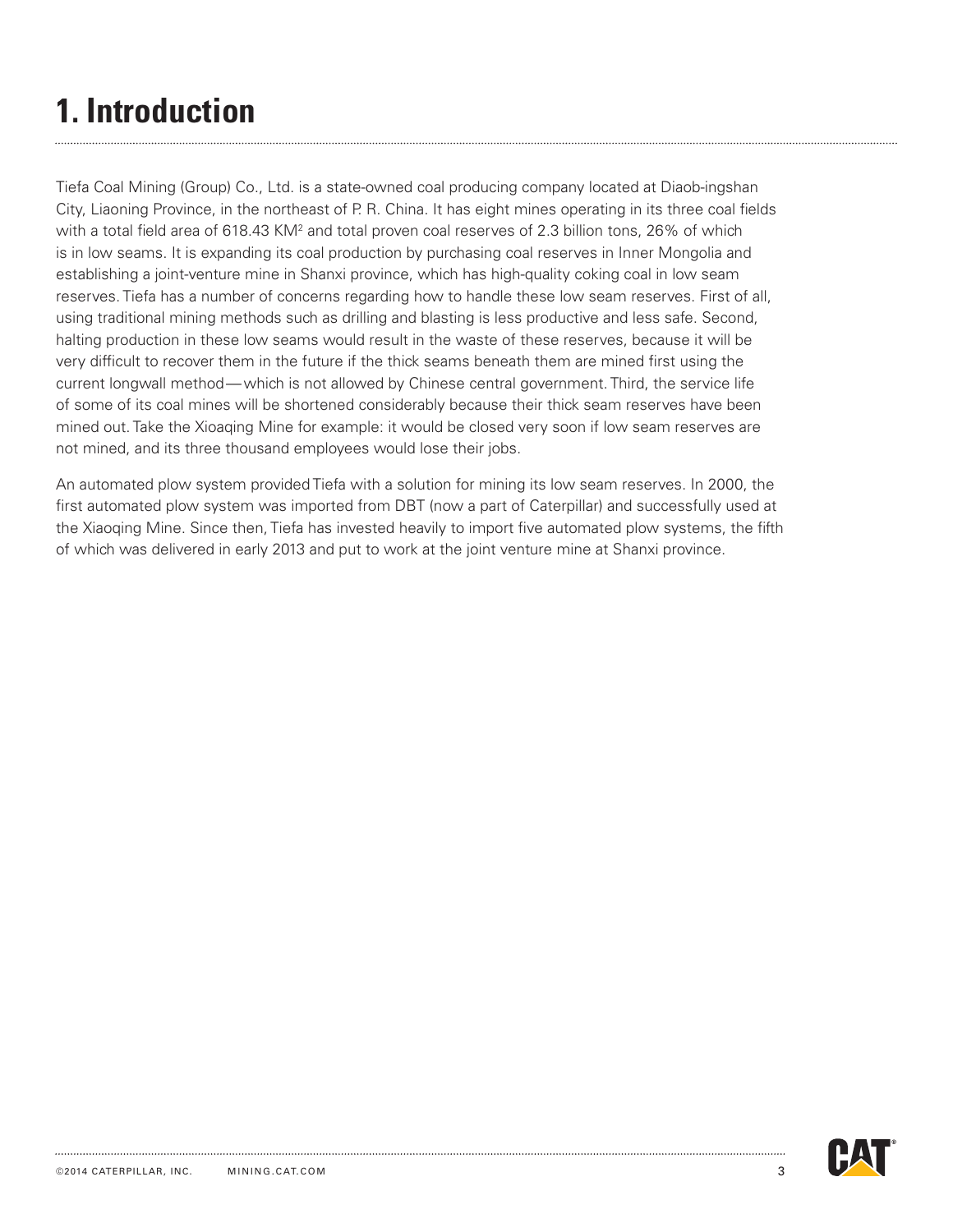# **2. Tiefa Approach to Automated Plow System**

Plow systems have been in use in China for a very long time. As early as 1964, some Chinese mining equipment manufacturers started developing plow equipment together with coal mines and research institutes, and were able to supply multiple types of plow equipment in the late 1990s.

In 1980, two sets of Westfalia Becorit 8/30 plows were imported and employed at Qishan Mine and Jiahe Mine, both belonging to Xuzhou Coal Mining Company, Jianshu Province. In 1993, one set of Halbach & Braun KHS-2 compact plows was put into operation at the Da-tong One Mine of Songzao Coal Mining Company, Sichuan Province. However, they were equipped with low installed horsepower motors and were not automated and therefore could not achieve high productivity.

In 1997, Tiefa began to consider applying an automated plow system after learning of successful operations in the USA and Germany. A feasibility study group comprised of Tiefa, a research institute and a local shield supplier conducted intensive investigations to evaluate the feasibility of importing and applying the most technologically advanced system available in the Tiefa mines. The group concluded that the DBT automated plow system would be an ideal candidate for Tiefa's low seams in terms of technology and quality. After further evaluations and discussions, it was agreed to use roof supports including face end roof supports—supplied by a local manufacturer equipped with a DBT PM4 electrohydraulic control system, advancing rams and hydraulic valves. In addition, it was decided that one PM4 E/H control unit should control three roof supports instead of only one. This came to be known as the "Tiefa Model," and it was adopted on other DBT automated plow systems imported to China.

The contract for importing the first automated plow system was signed in December of 1999. Thereafter, three more systems were purchased *(Table 1)*. Another system was ordered for the joint venture mine at Shanxi Province and was delivered in early 2013. All five systems were based on the"Tiefa Model," but this does not mean that each system is a simple repeat of the previous systems. Based on the experiences gained in utilizing previous systems and the available cutting-edge technology, improvements were made for each new system, mainly in the following aspects:

### **a) LOCAL SHIELDS**

 Both face end shields and face shield came from local suppliers in order to reduce the equipment investment. The interfaces between the local shields and the imported ram cylinders (with reed rod, outrigger steering cylinders, E/H control units, valve blocks, and pressure sensors) are always the key topics during design liaison meetings and the prototype tests conducted at the workshops of local shield suppliers to ensure better performance of each system.

### **• Face end shields**

The face end shields are employed at both main gate end and tail gate end to protect the miners and to push the plow and AFC drives and BSL. All face end shields have four legs. The width of the Tiefa 1 face end shields is 1880 mm, with a support resistance of 9900 kN, which was later proven to be too heavy and large. Starting with the Tiefa 2 system, 6200 kN became the standard support resistance for the face end supports. The support density can reach more than 0.64 MPa while the contact pressure at base is 1.8 MPa. The hydraulic stroke is 600 mm. The face end shields of Tiefa 1 are manually controlled, while those of Tiefa 2 and 3 were upgraded to PM4 E/H controlled. Instead of PM4, the 12- function PMC-R was ordered for Tiefa 4.

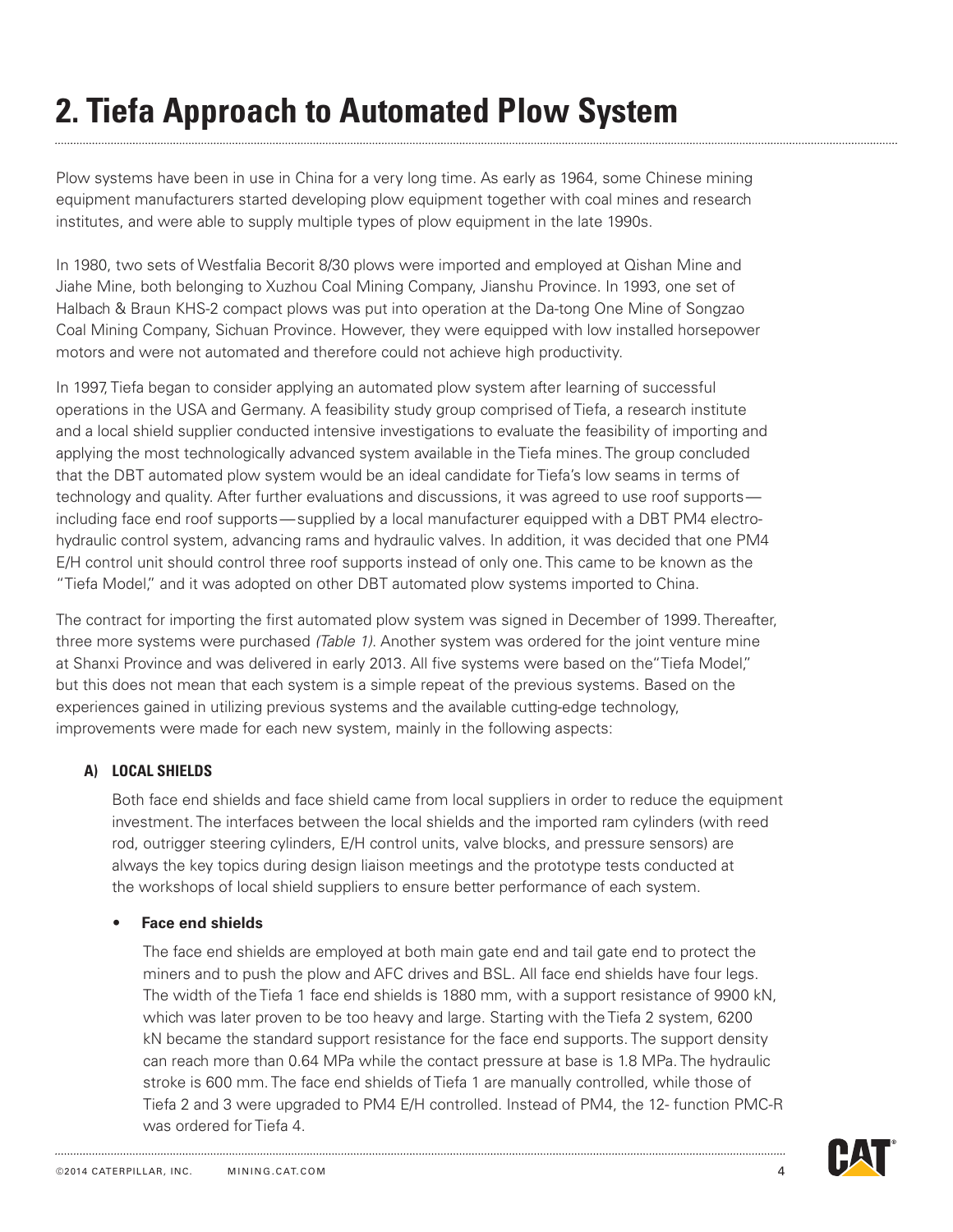### **• Face shield**

The face shields for all four systems have two double telescopic legs. The contact pressure at base was reduced from 2.5 MPa on the Tiefa 1 to 1.77 MPa on the Tiefa 2 and 3, and further to 1.33 on the Tiefa 4 to suit a soft floor. The auto-controlled water spray was added on the AFC spill plates for the Tiefa 3. On the Tiefa 4, the water spray nozzles were moved to the canopies of the face shield and controlled by PMC-R. The functions of the E/H control were increased from 4 on the Tiefa 1 to 6 on the Tiefa 2 and 3, and further to 12 on the Tiefa 4. The shield closed height is always the most difficult part in the design and manufacture of low seam shields. The closed height of the Tiefa 1 shields is 900 mm. It was lowered to 800 mm for the Tiefa 2 and 3, and further to 600 mm for the Tiefa 4. This height is expected to be reduced to 550 mm on the upcoming Tiefa 5 for the joint venture mine in Shanxi with the support resistance being 4400 kN.

### **b) AFC**

 The installed power was increased from 2x315 kW to 2x400 kW. Accordingly, the face length was increased from 200 m to 245 m. Cross-frame drive frames were adopted on the Tiefa 2 and 3 for the better performance in flat seams.

### **c) Plow**

 The installed power was increased from 2x315 kW to 2x400 kW. Meanwhile, the plow body speed increased from 0.88/1.76 m/s to 0.96/1.92 m/s. The GH9-38Ve/5.7N plow body—with a minimum height lower than that of GH9-38Ve/5.7—was ordered for the Tiefa 4 to prepare for the lower seams.

### **d) Plow chain protection**

 S-15-LK plow gearboxes were installed on the Tiefa 1 and 2. Their mechanical chain protection was difficult to calibrate and did not perform well. As a result, plow chain breakages occurred from time to time. P-30 UEL gearboxes with IKM were used as a substitute on the Tiefa 3 and 4 and achieved a better result. The Tiefa 2 was also upgraded to IKM. P-30 UEL gearboxes with PMC-D/V will be included in the Tiefa 5.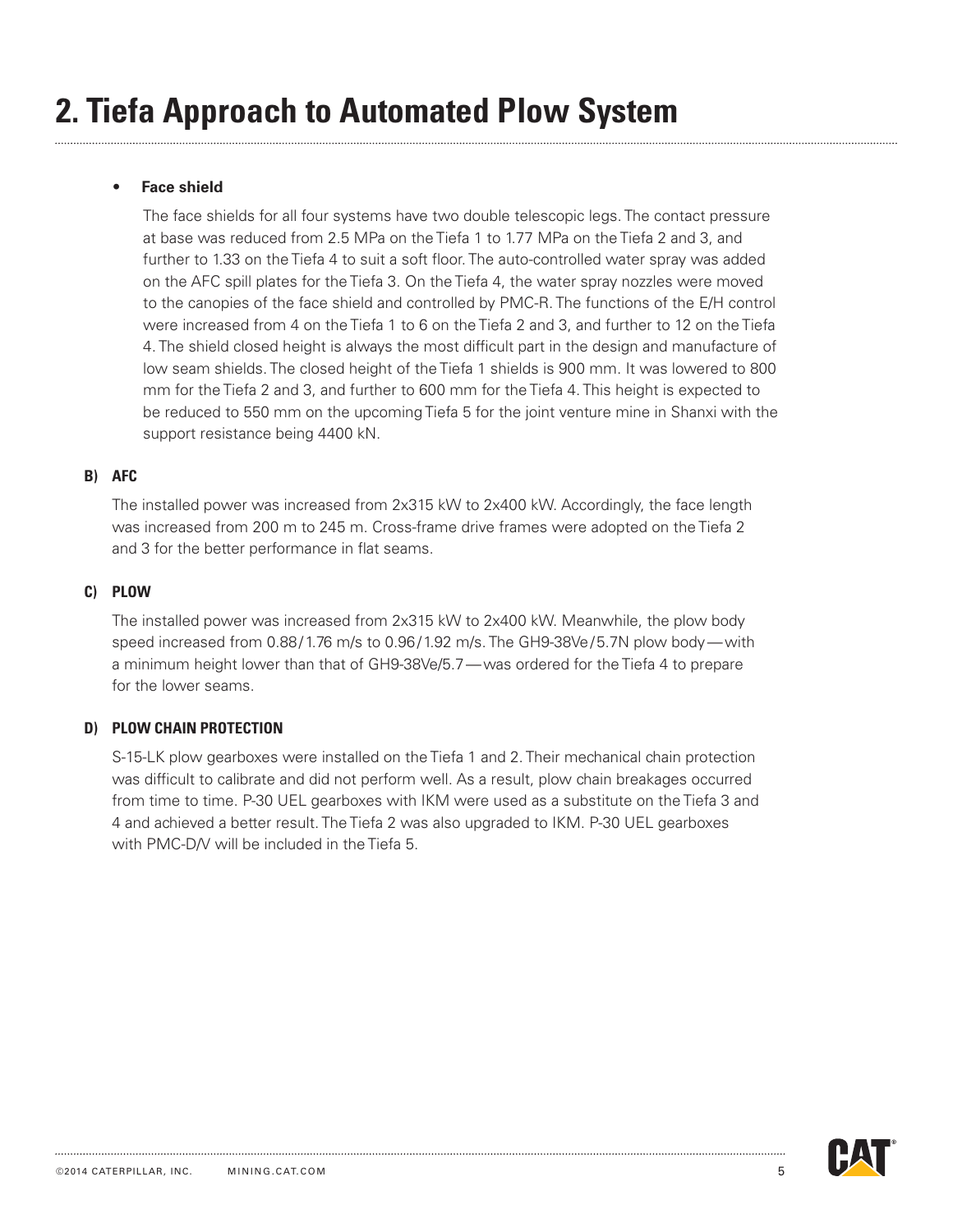# **2. Tiefa Approach to Automated Plow System**

### **Table 1.** *Configurations of automated plow systems of Tiefa*

| <b>System</b>          |                         | <b>Tiefa1</b>          | <b>Tiefa 2</b>         | <b>Tiefa 3</b>         | Tiefa 4                |
|------------------------|-------------------------|------------------------|------------------------|------------------------|------------------------|
| Face Length (m)        |                         | 207                    | 215                    | 230                    | 245                    |
|                        |                         |                        |                        |                        |                        |
|                        | Model                   | ZZ9900/17/30           | ZT6200/18/32D          | ZT6200/18/32D          | ZT6200/18/32D          |
|                        | Legs                    | $\overline{4}$         | $\overline{4}$         | $\overline{4}$         | 4                      |
|                        | Height (mm)             | 1700~3000              | 1800~3200              | 1820~3200              | 1800~3200              |
| <b>Face end shield</b> | Width (mm)              | 1880~2130              | 1420~1590              | 14400~1610             | 1420~1590              |
|                        | Shield center (mm)      | 2000                   | 1500                   | 1500                   | 1500                   |
|                        | Pump pressure (Mpa)     | 31.5                   | 31.5                   | 31.5                   | 31.5                   |
|                        | Support resistance (kN) | 9900                   | 6200                   | 6200                   | 6200                   |
|                        |                         |                        |                        |                        |                        |
|                        | <b>Model</b>            | ZY6400/09/20D          | ZY5200/08/18D          | ZY5200/08/18D          | ZY4800/06/16.5D        |
|                        | Legs                    | $\overline{2}$         | $\overline{2}$         | $\overline{2}$         | $\overline{2}$         |
| <b>Face shield</b>     | Height (mm)             | $900 - 1800$           | 800~1800               | 800~1800               | $600 - 1525$           |
|                        | Width (mm)              | 1440~1600              | 1440~1600              | 1440~1600              | 1440~1600              |
|                        | Shield center (mm)      | 1500                   | 1500                   | 1500                   | 1500                   |
|                        | Pump pressure (Mpa)     | 31.5                   | 31.5                   | 31.5                   | 31.5                   |
|                        | Support resistance (kN) | 6400                   | 5200                   | 5200                   | 4800                   |
|                        |                         |                        |                        |                        |                        |
|                        | Model                   | PF2.30/732             | PF3/822                | PF3/822                | PF3/822                |
| <b>AFC</b>             | Installed power (kW)    | 2x315                  | 2x400                  | 2x400                  | 2x400                  |
|                        | <b>Discharge</b>        | <b>Overhead</b>        | Cross-frame            | Cross-frame            | <b>Overhead</b>        |
|                        |                         |                        |                        |                        |                        |
| <b>Plow body</b>       | <b>Model</b>            | GH9-34Ve/4.7           | GH9-38Ve/5.7           | GH9-38Ve/5.7           | GH9-38Ve/5.7N          |
|                        | Height (mm)             | $800 - 1675$           | $880 - 1645$           | 880~1645               | $800 - 1585$           |
|                        | Installed power (kW)    | 2x160/315              | 2x200/400              | 2x200/400              | 2x200/400              |
|                        | Speed (m/s)             | 0.88/1.76              | 0.88/1.76              | 0.96/1.92              | 0.96/1.92              |
|                        |                         |                        |                        |                        |                        |
| <b>Electrical</b>      | <b>Control unit</b>     | <b>Central control</b> | <b>Central control</b> | <b>Central control</b> | <b>Central control</b> |
|                        | Plow chain protection   | Mechanical             | <b>Mechanical</b>      | <b>IKM</b>             | <b>IKM</b>             |
|                        | <b>Shield control</b>   | PM <sub>4</sub>        | PM <sub>4</sub>        | PM <sub>4</sub>        | PMC-R                  |

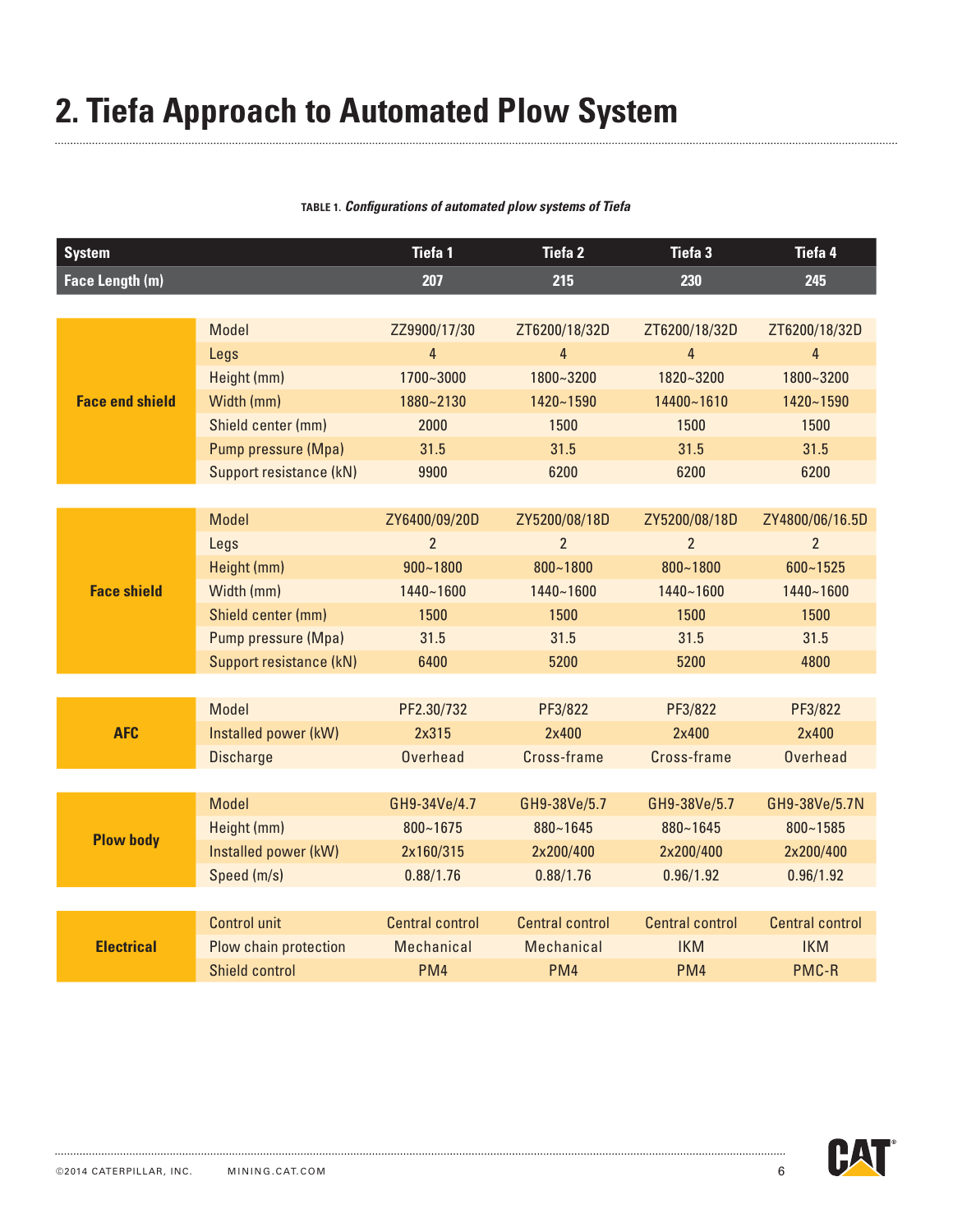# **3. Performance of Automated Plow Systems**

The first automated plow system was put into operation at Xiaoqing Mine in early 2001. Through 2009, nineteen panels had been finished using the four plow systems at the three Tiefa mines *(Table 2)*.

|                  | <b>Plow System</b> | <b>Mine Name</b> | <b>Face Name</b> | Face length (m) | Mining height (m) |
|------------------|--------------------|------------------|------------------|-----------------|-------------------|
| $\mathbf{1}$     | Tiefa 1            | <b>Xiaoqing</b>  | W1E-703          | 200/150         | 1.34              |
| $\overline{2}$   | Tiefa 1            | Xiaoqing         | W1W-712          | 200             | 1.46              |
| 3                | Tiefa 1            | <b>Xiaoqing</b>  | W1E-702          | 200             | 1.34              |
| $\overline{4}$   | Tiefa 1            | <b>Xiaonan</b>   | W3-409           | 165             | 1.7               |
| $\overline{5}$   | Tiefa 1            | <b>Xiaoqing</b>  | W1E-701          | 200/150         | 1.35              |
| $\boldsymbol{6}$ | Tiefa 1            | Daming           | E1S-704          | 196             | 1.5               |
| $\overline{7}$   | Tiefa 1            | Daming           | E1S-703          | 200             | 1.7               |
| $\bf 8$          | Tiefa 1            | Daming           | E1S-705          | 200             | 1.6               |
| $\boldsymbol{9}$ | Tiefa 1            | Daming           | E1S-702          | 200             | 1.6               |
| 10               | Tiefa 1            | Daming           | E1S-702          | 155             | 1.7               |
| 11               | Tiefa <sub>2</sub> | <b>Xiaonan</b>   | W3-410           | 215             | 1.8               |
| 12               | Tiefa <sub>2</sub> | Xiaoqing         | W2-704           | 215/170         | 1.67              |
| 13               | Tiefa <sub>2</sub> | Xiaoqing         | W2-705           | 225             | 1.5               |
| 14               | Tiefa <sub>2</sub> | Xiaoqing         | W2-708           | 215             | 1.5               |
| 15               | Tiefa <sub>2</sub> | <b>Xiaoqing</b>  | S1W-701          | 215             | 1.7               |
| 16               | Tiefa <sub>2</sub> | Xiaoqing         | W1E-705          | 220             | 1.2               |
| 17               | Tiefa 3            | <b>Xiaoqing</b>  | W2-719           | 230             | 1.8               |
| 18               | Tiefa 3            | Xiaoqing         | W1E-704          | 230             | 1.3               |
| 19               | Tiefa 4            | <b>Xiaoqing</b>  | W2-713           | 207             | 1.4               |

#### **Table 2.** *Faces mined by the automated plow systems*

. . . . . . .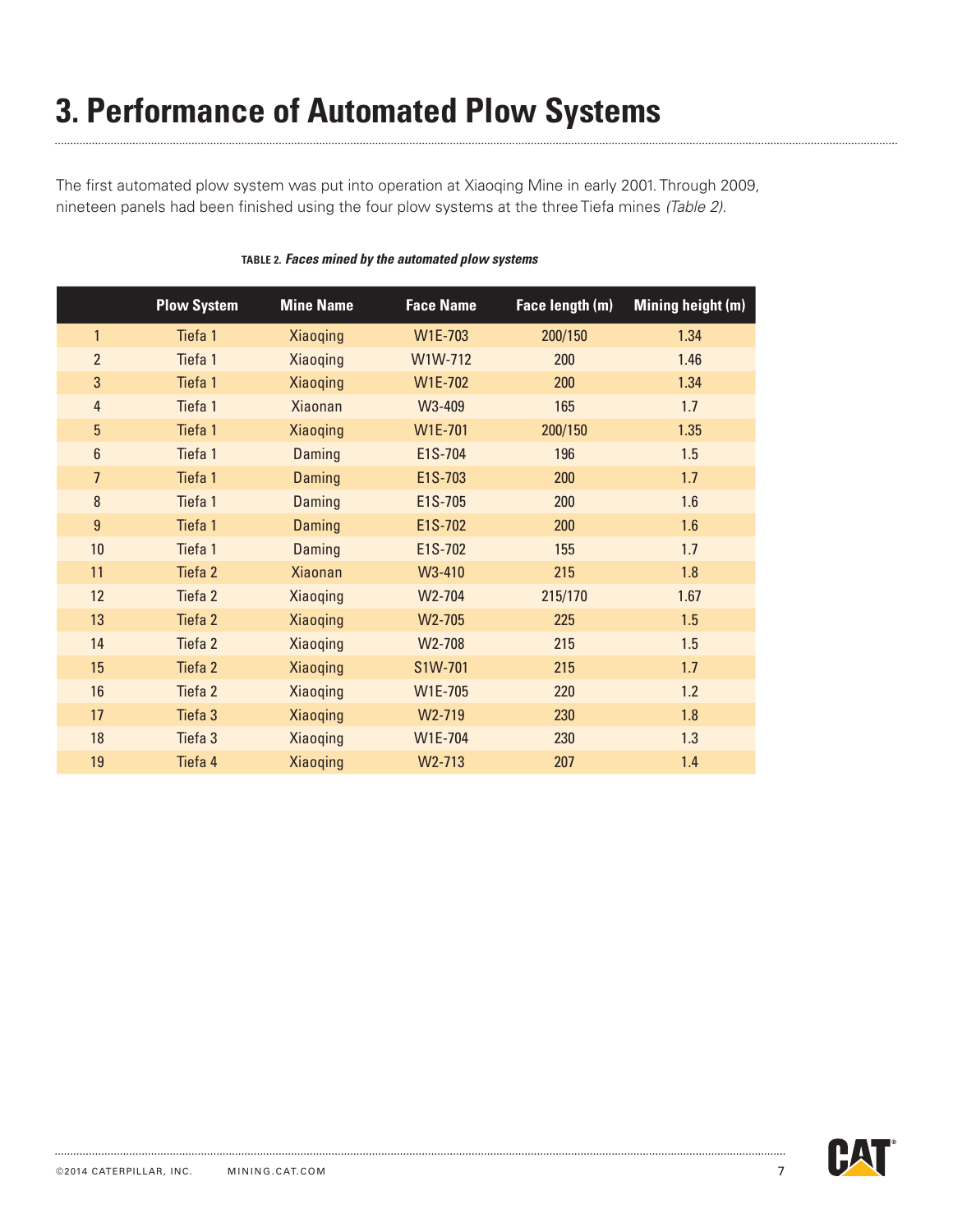# **3. Performance of Automated Plow Systems**

As a typical automated plow application in Tiefa described below, Panel W3-409 of Xiaonan Mine was successfully mined using the Tiefa 1 plow system from October 2002 to February 2003.

**• Mining conditions:**

**Panel width:** 165 m **Panel length:** 924 m **Avg seam thickness:** 1.7 m **Coal hardness:** f=2~3 **Face inclination:**  $3 \sim 10$  degrees **Friable roof:** mudstone, avg 0.4 m **Immediate roof:** fine sandstone, sandstone, avg 8.4 m **Friable floor:** mudstone, avg 0.1 m **Immediate floor:** sandstone, avg 2.9 m **Overburden depth:** 407~507 m **Total panel reserves:** 580,000 tons

## **• Longwall equipment:**

**Plow system:** Tiefa 1 *(see Table 1)* **BSL:** SZZ764/200 **Crusher:** PEM650x1000

#### **• Selected cutting depth:**

**Head to tail:** 30 mm **Tail to head:** 50 mm

### **• Outputs**

**Avg daily output:** 4852 tons **Best daily output:** 6658 tons **Avg monthly output:** 142,200 tons **Best monthly output:** 145,600 tons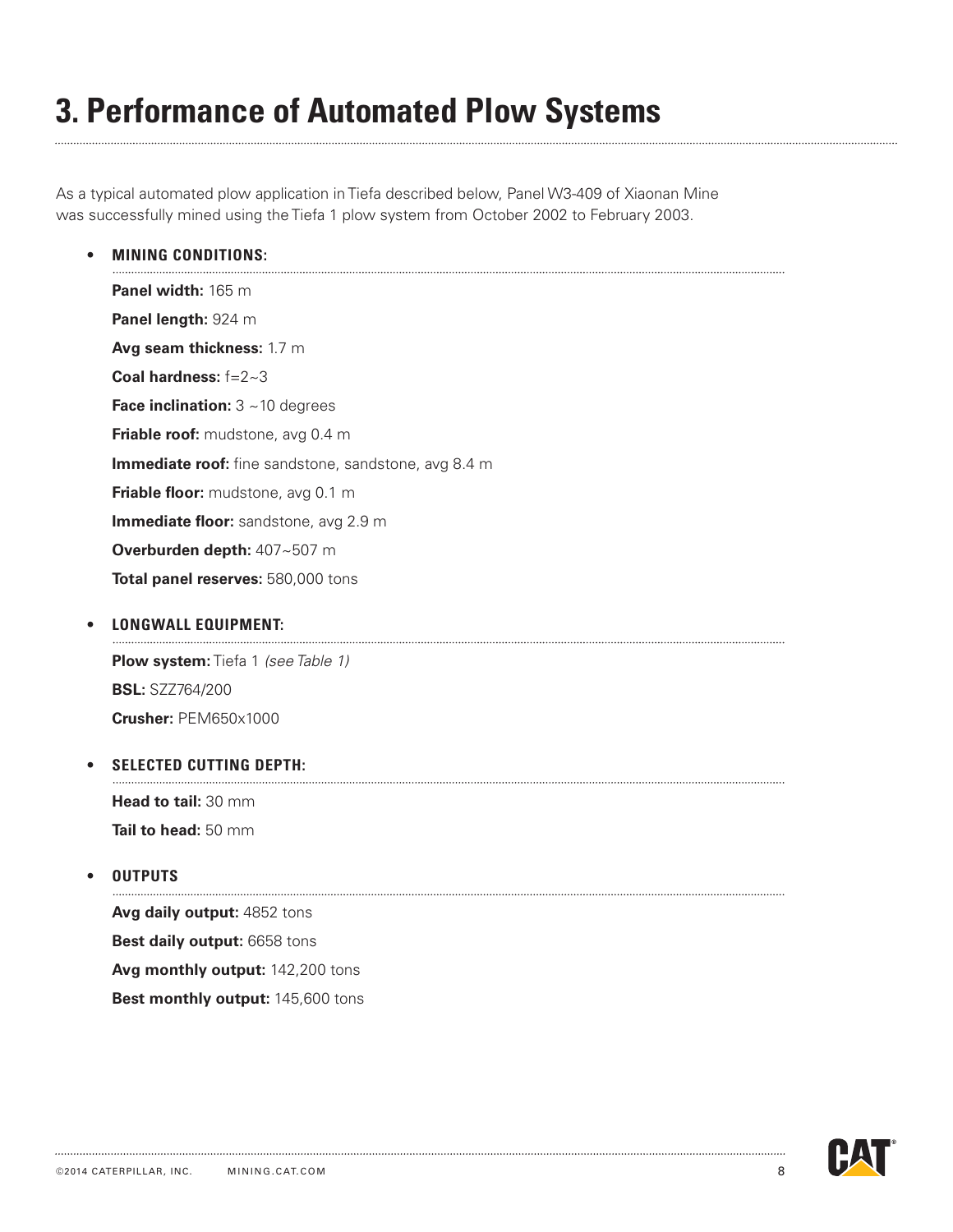# **3. Performance of Automated Plow Systems**

Xiaonan's experiences show that, under certain conditions, a shearer longwall can also come relatively close to that performance. However, the automated plow longwall enjoyed obvious economic benefits beside the improvement in safety and working environment. First of all, it used less manpower *(Table 3 and 4)* due to its automation, and thus its manpower efficiency was improved from 90.5 tons/man-shift to 140.1 tons /man-shift. Second, the total direct operation costs of the panel (consumable & wear parts, labor, materials, grease and equipment rental) were reduced by 2.2 million Chinese Yuan. Third, if a shearer had been used for this face, 600 mm roof/floor rock would have to have been cut in order to make enough space for the operators travelling along the face, which would have increased rock content in coal by 15%. The better quality coal produced by the plow increased profits by 12 million Chinese Yuan.

| <b>JOB TITLE</b>  | <b>SHIFT</b> |                     |                     |                     |                 |  |
|-------------------|--------------|---------------------|---------------------|---------------------|-----------------|--|
|                   | Maintenance  | <b>Production 1</b> | <b>Production 2</b> | <b>Production 3</b> | Subtotal        |  |
| Foreman           |              |                     |                     |                     | 4               |  |
| <b>Shift head</b> |              |                     |                     |                     |                 |  |
| Shearer operator  |              | $\overline{2}$      | っ                   | C                   | $6\overline{6}$ |  |
| Shield operator   |              | 3                   | 3                   | 3                   | 9               |  |
| Face end worker   |              | 4                   | 4                   |                     | 12              |  |
| Electrician       | 5            |                     |                     |                     | 8               |  |
| <b>Mechanic</b>   | 10           |                     |                     |                     | 10              |  |
| <b>Backup</b>     |              | 3                   | 3                   | 3                   | 9               |  |
| <b>Total</b>      | 17           | 15                  | 15                  | 15                  | 62              |  |

#### **Table 3.** *Manpower Organization Shearer Longwall*

#### **Table 4.** *Manpower Organizational Plow Longwall*

| <b>JOB TITLE</b>    | <b>SHIFT</b>   |                     |                     |                     |                |  |
|---------------------|----------------|---------------------|---------------------|---------------------|----------------|--|
|                     | Maintenance    | <b>Production 1</b> | <b>Production 2</b> | <b>Production 3</b> | Subtotal       |  |
| Foreman             |                |                     |                     |                     | $\overline{4}$ |  |
| <b>Shift head</b>   |                |                     |                     |                     | 4              |  |
| <b>MCU</b> operator |                | $\overline{2}$      | $\overline{2}$      | 2                   | $6\phantom{1}$ |  |
| Face end worker     |                | 4                   | 4                   | 4                   | 12             |  |
| Electrician         | 4              |                     |                     |                     |                |  |
| <b>Mechanic</b>     | $\overline{7}$ |                     |                     |                     |                |  |
| <b>Backup</b>       |                | $\overline{2}$      | $\overline{2}$      | $\overline{2}$      | $6\phantom{1}$ |  |
| <b>Total</b>        | 13             | 11                  | 11                  |                     | 46             |  |

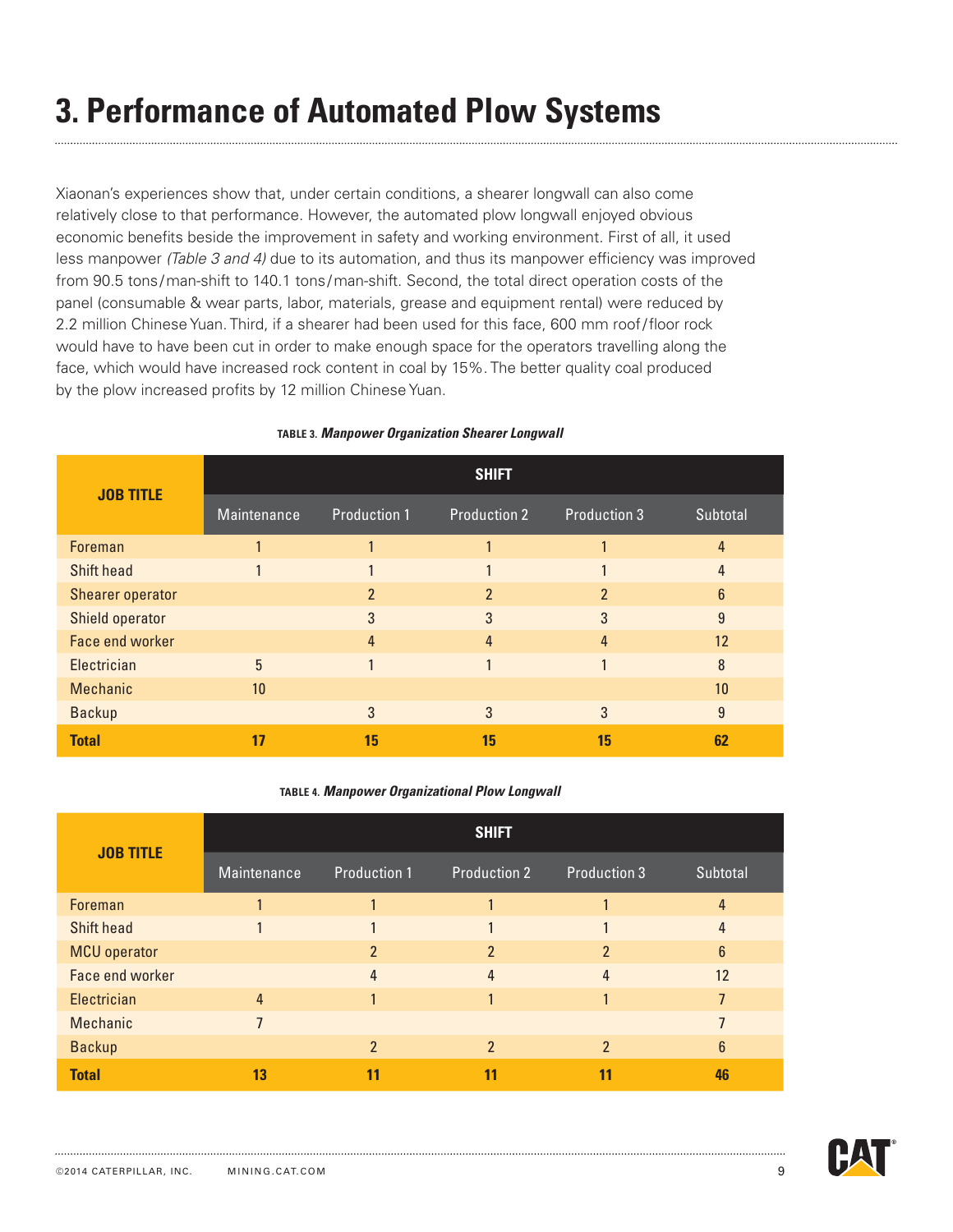### **a) Gate entries**

 Compared to a shearer longwall, a plow longwall requires wider head & tail gate entries because all drives are in the gate entries. However, the wider entries are more difficult to support and maintain. To solve this problem, Tiefa has tried every means to make the entries wide enough to meet the requirements of the plow systems. Take Panel W3-409 of Xiaonan for ex-ample: The dimensions of its rectangular head gate entry were  $5.6 \text{ m} \times 2.5 \text{ m}$ , while the dimensions of its rectangular tail entry were 5.0 m x 2.5 m. Seven Ф22 mm x 2200 mm fully grouted resin bolts per row, 800 mm apart and 800 mm between rows, plus two Ф15.5 mm x 5300 mm (pattern 2000 mm x 2400 mm) cable bolts were used to support the roof of the head gate entry. In the tail gate entry, five Ф22 mm x 2200 mm fully grouted resin bolts per row, 900 mm apart and 900 mm between rows, plus two Ф15.5 mm x 5300 mm (pattern 2000 mm x 2400 mm) cable bolts were used for the roof. In both the head and tail gate entries, Ф22 mm x 2000 mm resin bolts (pattern 800 mm x 800 mm) plus 80 mm x 120 mm mesh were installed on each rib side *(Fig. 1 and 2)*. The capacities of the roof bolt, cable bolt, and rib bolt were required larger than 120 kN, 180 kN and 50 kN, respectively.

This design effectively controlled the entry deformation and thus ensured the success of the plow longwall.



**figure 1.** *Head gate entry of plow panel* **figure 2.** *Tail gate entry of plow panel*

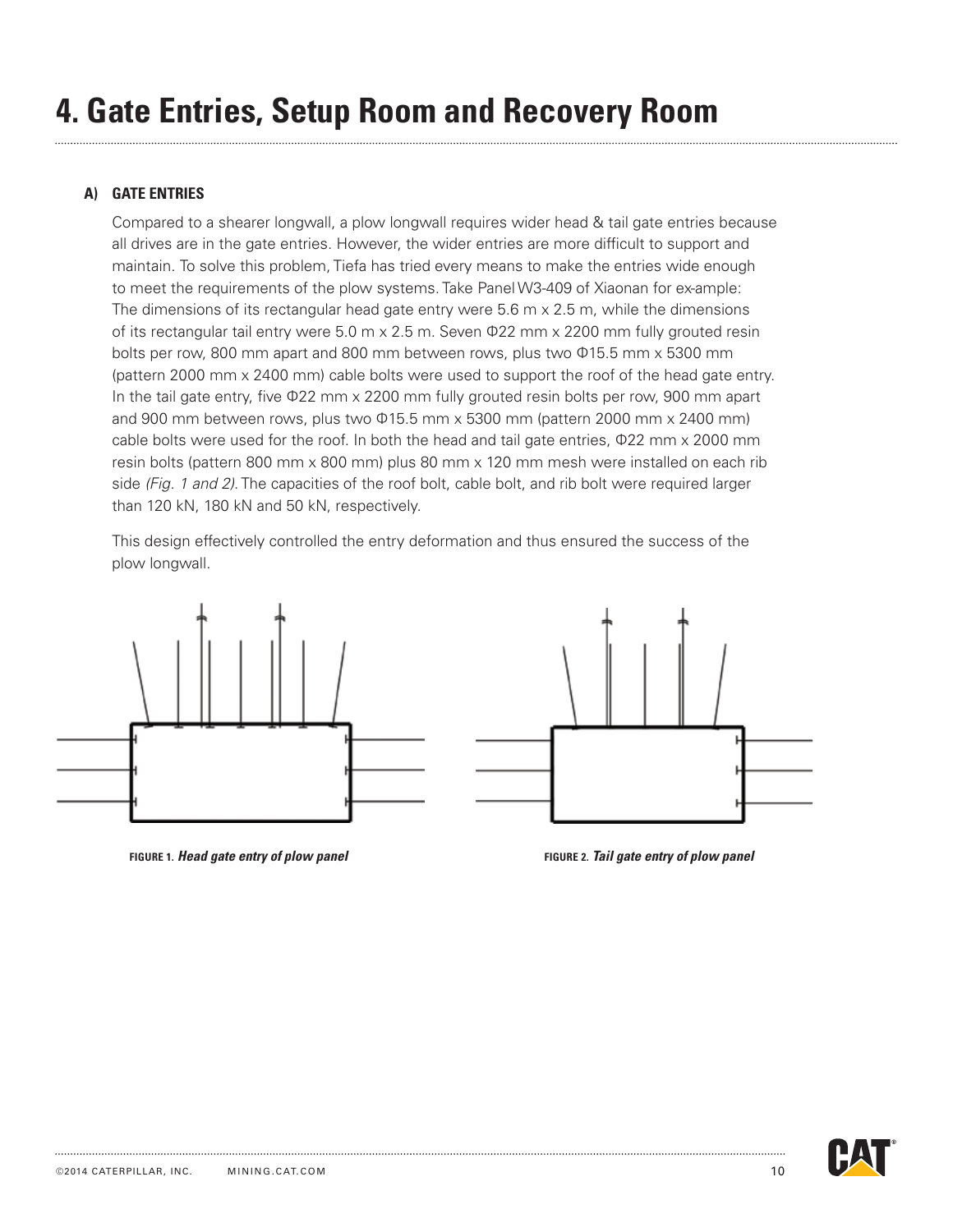# **4. Gate Entries, Setup Room and Recovery Room**

### **B) Setup Room**

 The dimensions of a setup room must meet the requirements of the transportation and lifting of the face shields during face installation. In Tiefa's practice, a plow setup room was normally 7.0 m wide and 2.3~2.4 m high and developed along the floor. Roof rock needed to be cut in order to reach the required height. To make sure the shields contact the roof well and enter the seam smoothly, a 1.9 m wide roof was developed on the face side, inclined toward the face. Nine Ф22 mm x 2200 mm fully grouted resin bolts per row, 800 mm apart and 800 mm between rows, plus two Ф15.5 mm x 5300 mm (pattern 2000 mm x 2400 mm) cable bolts were used for roof support. Two Ф22 mm x 2200 mm bolts were installed on the face side rib and the gob side rib *(Fig. 3).*



**figure 3.** *Setup room for plow longwall*

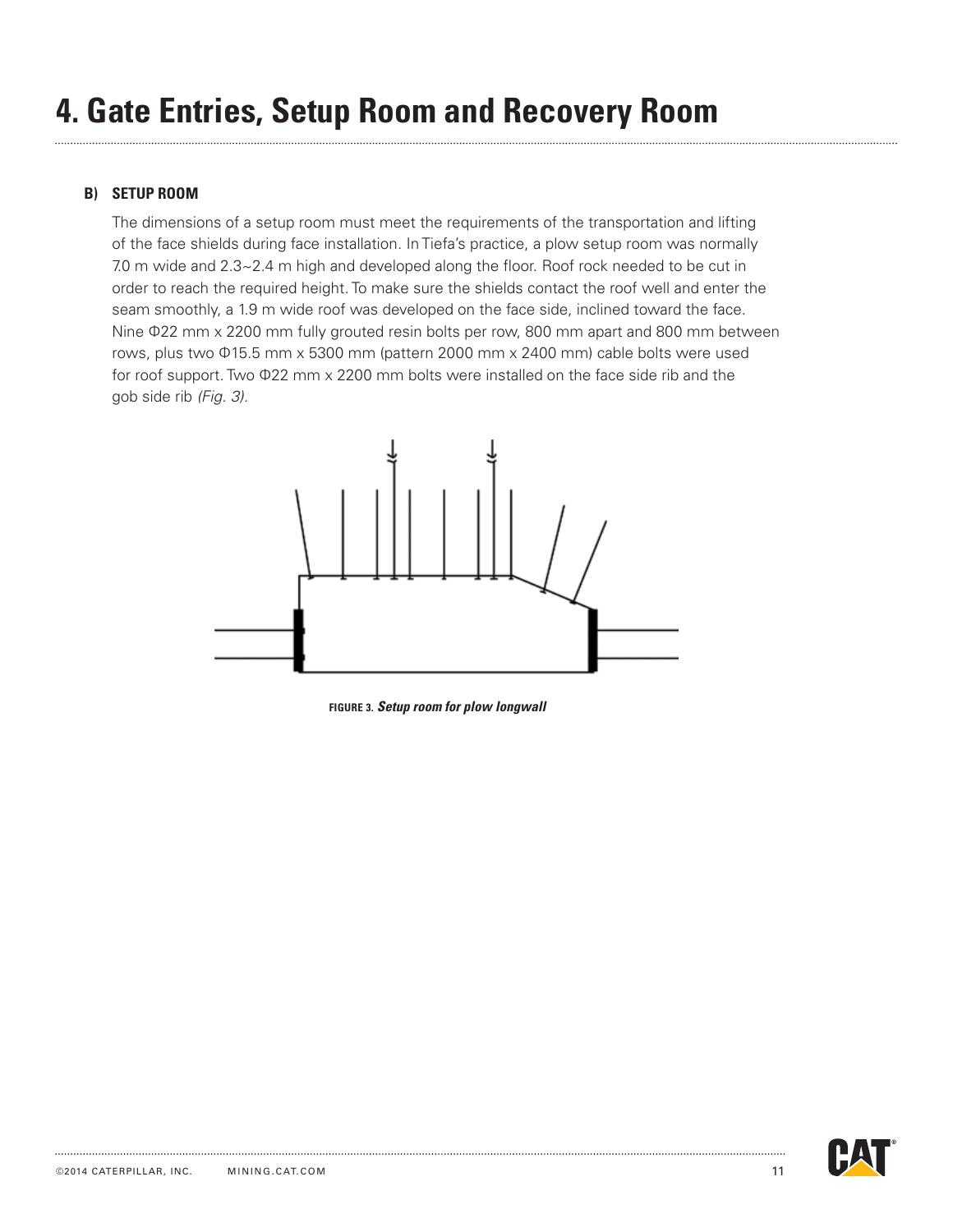# **5. Conclusions**

Cat automated plow systems helped Tiefa to achieve significant benefits. First of all, millions of tons in low seam reserves have been recovered. Second, the service life of the mines has been significantly extended. Assuming the total production capacity of Tiefa remains 20 million tons per year in the future, 620 million tons of low seam reserves will increase the service life of Tiefa's coal field by 31 years. Third, the working environment and safety of Tiefa miners have been improved considerably by automated operation.

Chinese experiences show that even though a shearer longwall can come close to the performance of a plow under certain conditions, the automated plow longwall enjoys obvious economic benefits beside the improvement in safety and working environment. It uses less manpower due to its automation, delivering higher efficiency, and has significantly lower operating costs. Furthermore, plows produce much cleaner output, as operation of shearers requires an additional roof/floor cut of several hundred millimeters.

Low seam reserves account for 20% of the total coal reserves in China. But the coal produced from these low seams contributes only 10% of the total production of China because of the low efficiency of low-seam mining without suitable equipment. Encouraged by Tiefa's successful experiences using Cat automated plow systems, six Chinese coal companies have imported Cat plows of their own; meaning there are now 11 Cat plow systems operating in China. More potential end users are discussing with Caterpillar in order to apply Cat automated plow systems—including the more powerful GH1600 to their low-seam mining.